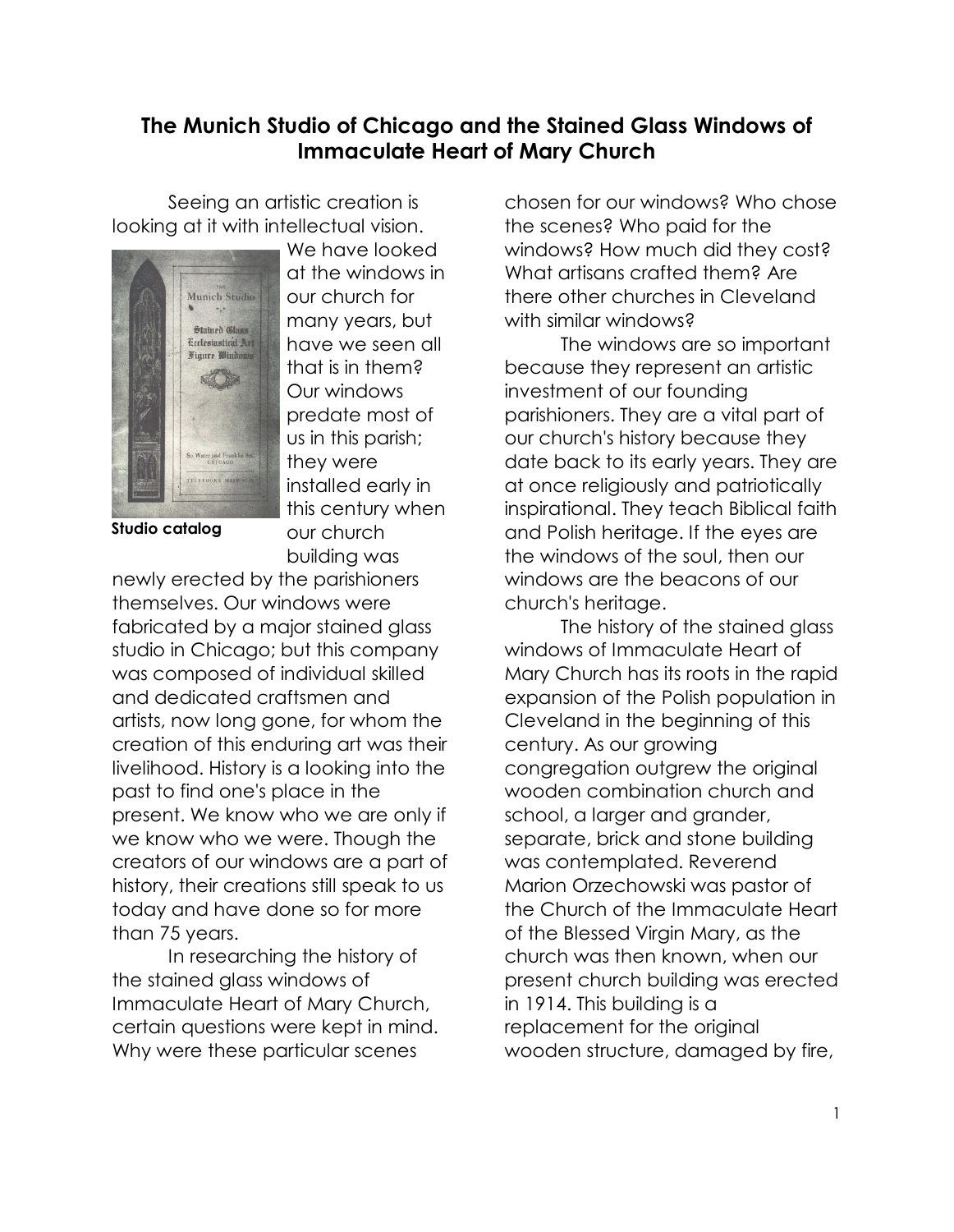which dated from the founding of the parish in 1894. With the new building came our beautiful windows, many of them signed, which were installed from 1914 to 1918.

In the early years of this century, Chicago, [more so than Cleveland,] experienced a rapid increase in Middle European ethnic populations. These resettled immigrants brought with them highly talented artists and craftsmen, many skilled in the art of stained glass creation.<sup>1</sup> This fact and the Great Chicago Fire of 1871 led to the establishment of many outstanding stained glass studios in Chicago and helped propel Chicago to its status as the art glass capital of the Midwest.<sup>2</sup>

Between the time of the Great Chicago Fire of 1871, which destroyed the city's business district, and 1933, when the city hosted the Century of Progress Exposition, Chicago's artists, craftsmen, and architects were responsible for some remarkable innovations in the decorative arts and architecture.<sup>3</sup> It was in this period of feverish reconstruction after the Great Fire of 1871 that the Chicago stained glass

industry experienced a period of rapid expansion which carried it beyond the production of church windows to the creation of stained glass for a variety of decorative uses. The sheer volume of post-Fire construction in Chicago had encouraged experimentation with new decorating schemes for churches, public buildings, and residences. Concurrent technological advances, such as the use of natural gas and steam-driven machinery, made the production of glass in America economically feasible and led to the development of new types of glass, such as opalescent and cathedral glass.<sup>4</sup> Opalescent glass was a machine-rolled multicolored glass with a milky-textured, iridescent appearance. By itself, opalescent glass was somewhat porcelain-like in appearance, but, against the light, and at certain angles, it had much of the fire and changing hues of opals.<sup>5</sup> American-made cathedral glass had a textured surface.<sup>6</sup>

While the term stained glass covers "colored, enameled, or painted glass", Chicago's pioneer "glass stainers" were primarily glass painters who used dark brown vitreous oxide and silver stain to paint designs on pieces of colored and/or

<sup>&</sup>lt;sup>1</sup> Sharon S. Darling, Chicago Ceramics & Glass: an Illustrated History from 1871 to 1933, p. 3.

 $<sup>2</sup>$  Ibid., p. 128.</sup>

 $<sup>3</sup>$  Ibid., p. xiii.</sup>

<sup>4</sup> Ibid., p. 101.

 $<sup>5</sup>$  Ibid., p. 103.</sup>

<sup>6</sup> Ibid., p. 109.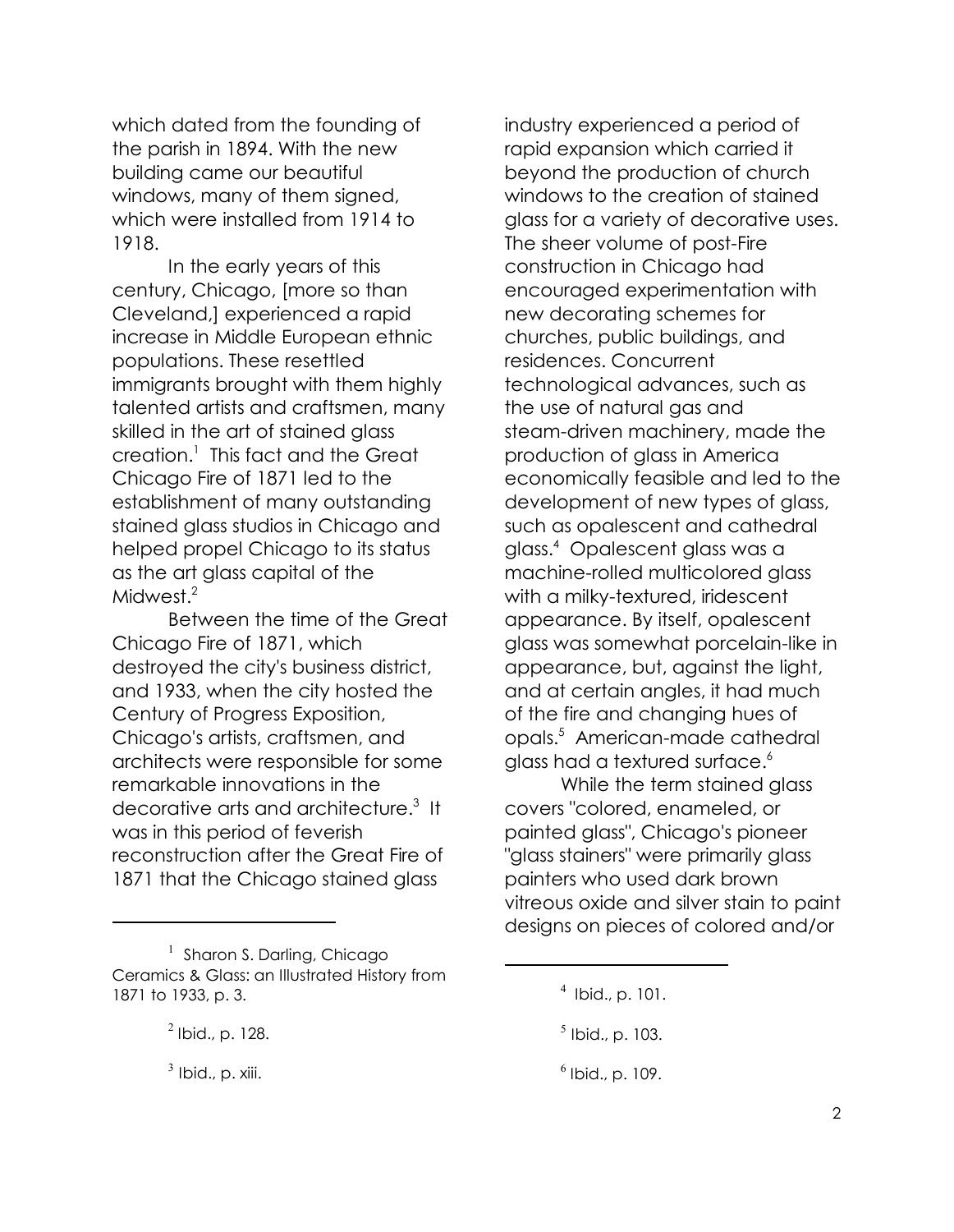opaque white glass. After the kiln firing the pieces were assembled like fragments of a puzzle and connected to each other with strips of malleable lead - called cames which were fitted and soldered around each piece to create the full window.<sup>7</sup>

This same procedure for creating stained glass windows was also followed in Germany, England, and France, where the art of glass staining had been revived earlier in

|                   | WITH OUR WINDOWS |  |                                   |
|-------------------|------------------|--|-----------------------------------|
| St. Mary's, Kas   |                  |  | Immaculata Chapel                 |
| Chicago, Ill.     |                  |  | St Bridget's                      |
| Chicago, Ill.     |                  |  | St. Agnes'                        |
| Dubuque, Iowa     |                  |  | . St. Joseph's College New Chapel |
| Grand Forks, N.D. |                  |  | St. Michael's                     |
| New Munster, Wis. |                  |  | St. Alphonsus'                    |
| O'Neill, Neb      |                  |  | St. Patrick's                     |
| Bozeman, Mont.    |                  |  | <b>Holy Rosary</b>                |
| Cedar Falls, Iowa |                  |  | St. Patrick's                     |
| Louisiana, Mo.    |                  |  | St. Joseph's                      |
| Rutland, Ill.     |                  |  | Sacred Heart                      |
| Lyons, lowa       |                  |  | St. Boniface's                    |
| Davenport, Iowa   |                  |  | St. Paul's                        |
| Detroit, Mich     |                  |  | Our Lady of the Rosary            |
| Kansas City, Kas  |                  |  | Holy Name                         |
| Chicago, Ill.     |                  |  | St. Phillip's                     |
| Cleveland, Ohio   |                  |  | <b>Holy Rosary</b>                |
| Mapleton, Iowa    |                  |  | St. Mary's                        |
| Keithsburg, Ill.  |                  |  | St. Mary's                        |
| Mary Hill, Iowa   |                  |  | Visitation                        |
| Cleveland, Ohio   |                  |  | Holy Rosary                       |
| Billings, Mont.   |                  |  | St. Patrick's                     |
| Sparta, Wis.      |                  |  | St. Patrick's                     |
| Chicago, Ill.     | ì                |  | Our Lady of Sorrows               |
| Rock Island, Ill. |                  |  | St., Joseph's                     |
| Chicago, Ill.     |                  |  | St. Dominic's                     |
| Tiffin, Ohio      |                  |  | St. Joseph's                      |
| Tiffin, Ohio      |                  |  | St. Marv's                        |
| West Point, Iowa  |                  |  | The Assumption                    |

the 19th century. Windows were occasionally imported from abroad although local craftsmen were capable of making nearly identical ones because many had been trained in European methods.<sup>8</sup> Some of these

imported stained glass windows, known as Munich windows, came directly from that German city. Destined for churches, these windows were primarily pictorial, depicting saints and heroic figures and incorporating elaborately painted detail.<sup>9</sup> Such was the case with the founder of the company which fabricated our windows. He came from Munich, Germany and the influence of that city's art glass techniques can be easily seen in our windows. Today these windows are found in churches in [both] Chicago's [and Cleveland's] old ethnic communities for they were favored by the German, Polish, and East European immigrants who gathered together in these neighborhoods.<sup>10</sup>

While domestic art glass dominated much of the market,

| Daeada, Wis.                   | Father C. Flasch<br>w                            |
|--------------------------------|--------------------------------------------------|
| New Munster, Wis.              | Father J. H. Schiefen                            |
| Rutland, Ill.                  | Father F. B. Dickman                             |
| Anton, Iowa                    | Father Geo. Cooke                                |
| Chicago, Ill.                  | . St. Dominic's<br>337                           |
| Waterloo, Iowa                 | Sacred Heart Church                              |
| Worthington, Iowa              | Father J. H. Schilmoeller                        |
| Mapleton, Iowa                 | Father A. J. Wagener<br>n S                      |
| Chicago, Ill.                  | St. Agnes Church                                 |
| Mt. Carmel, Iowa               | Father F. H. Huesmann                            |
| Schuyler, Neb.                 | St. Augustine's Church                           |
| Chicago, Ill.<br>39319<br>ste. | St. Bridget's                                    |
| Walton, Ill.<br>÷<br>٠         | Father C. F. Conley-                             |
| Milwaukee, Wis.                | St. Augustine's Church                           |
|                                | Detroit, Mich. Chapel St. Francis' Home for Boys |
| Cleveland, Ohio                | Father M. J. Orzechowski                         |
| Warren, Pa.                    | Father L. A. McBride                             |
|                                |                                                  |

ecclesiastical commissions remained the mainstay of many of the city's older firms and became the focus of several new ones. Churches were constantly being built, remodeled, expanded, torn down, and

rebuilt, bringing hundreds of commissions to the dozen or so studios which specialized in church and memorial work. A combination of factors, including building budgets and the preferences of pastors and' or building committees, determined the final choice of windows. $11$ 

 $<sup>7</sup>$  Ibid., p. 102.</sup>

<sup>8</sup> Ibid.

 $^{9}$  Ibid., p. 109.

 $10$  Ibid.

 $11$  Ibid., p. 143.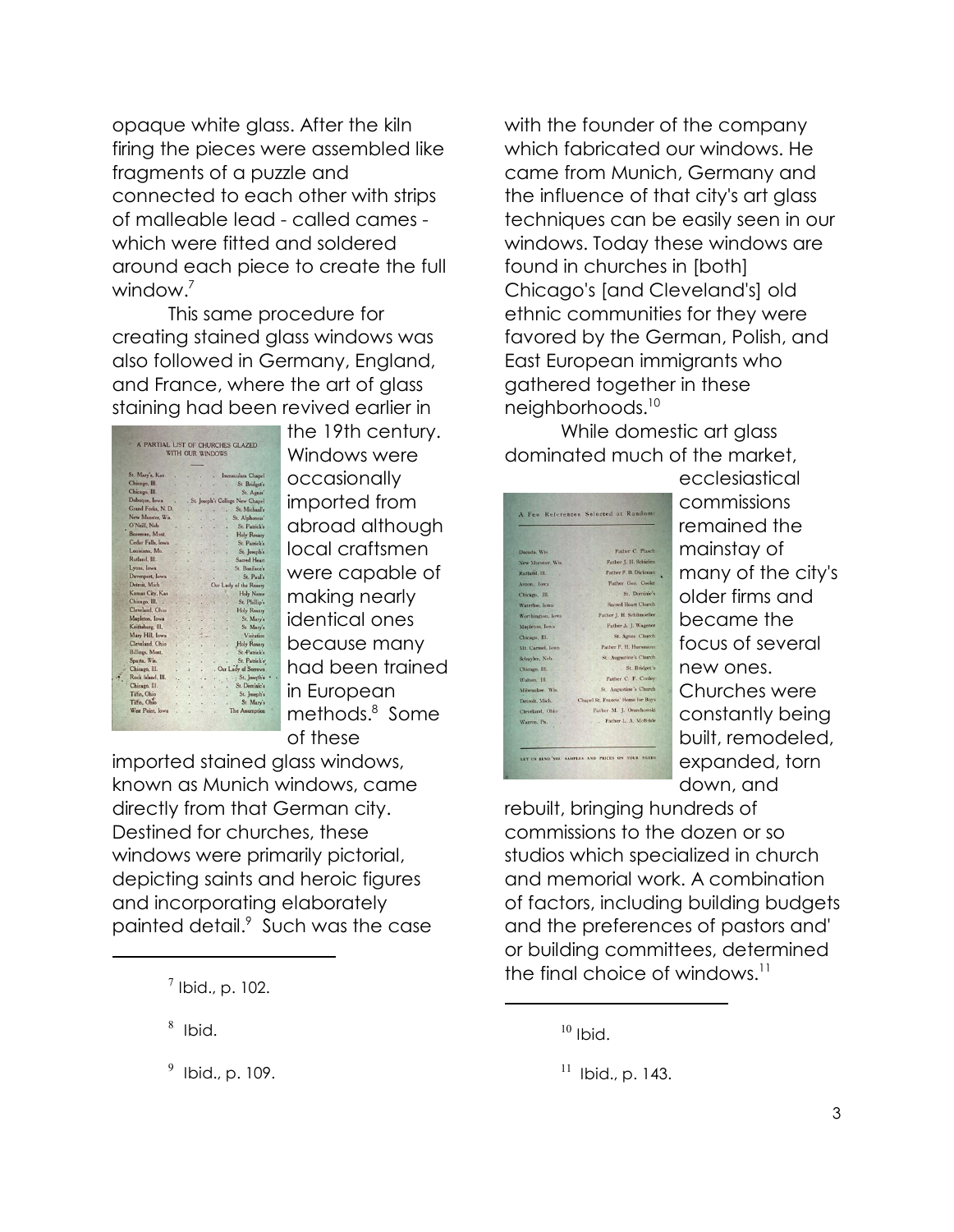Generally, 5 to 6 percent of the cost of a church was specified for windows "...for a good grade of glass, with figure subjects in the prominent windows". Windows were generally graded according to their use. The sanctuary contained the best or first grade of glass, the vestibule the second grade, and the tower windows the third, or lowest, grade.<sup>12</sup> This window budgeting can be seen in the use of non-pictorial opalescent windows in the relatively non-public sacristies and vestibules of our church, and in the choir loft windows.

The architect and contractor of the present church building,



Anthony F. Wasielewski, had designed and built nearly two dozen churches by the time he had been contracted to build ours. The Church of St. Anthony, completed by Mr. Wasielewski in

**Max Guler house**

1911, in Lismore, Minnesota, bears a remarkable resemblance to ours, both in outward appearance and in the commission of the studio for its stained glass windows. Its art glass windows, which cost \$2,200.00, were supplied by *The Munich Studio*, the

same company which fabricated ours.<sup>13</sup> *The Munich Studio* specialized in Germanic Baroque-style European memorial windows.<sup>14</sup>

After 1900, the competition among Chicago firms for church and secular commissions increased as more glass shops opened in the city.

By 1920 at least fifty manufacturers were at work.<sup>15</sup> The



founder of *The Munich Studio*, Max Guler, was of

middle-European extraction, as were the congregations of many of the churches who commissioned his firm for their windows. Guler

**Denis Shanahan**

came to Chicago about 1896 from the city of Munich, Germany where he had studied China painting. In 1898 his name appears in the Chicago city directory as an artist. Four years later the firm of Guler, Kugel and Holzchuh, presumably a small glass shop, is listed; and in 1903 the Chicago city directory first lists *The Munich Studio*, stained glass, 222 W. Madison, 5th f1r., with Guler as

<sup>&</sup>lt;sup>13</sup> Diocese of Cleveland Archives.

 $14$  Darling, op. cit., p. 146.

<sup>15</sup> Ibid., p. 128.

 $12$  Ibid.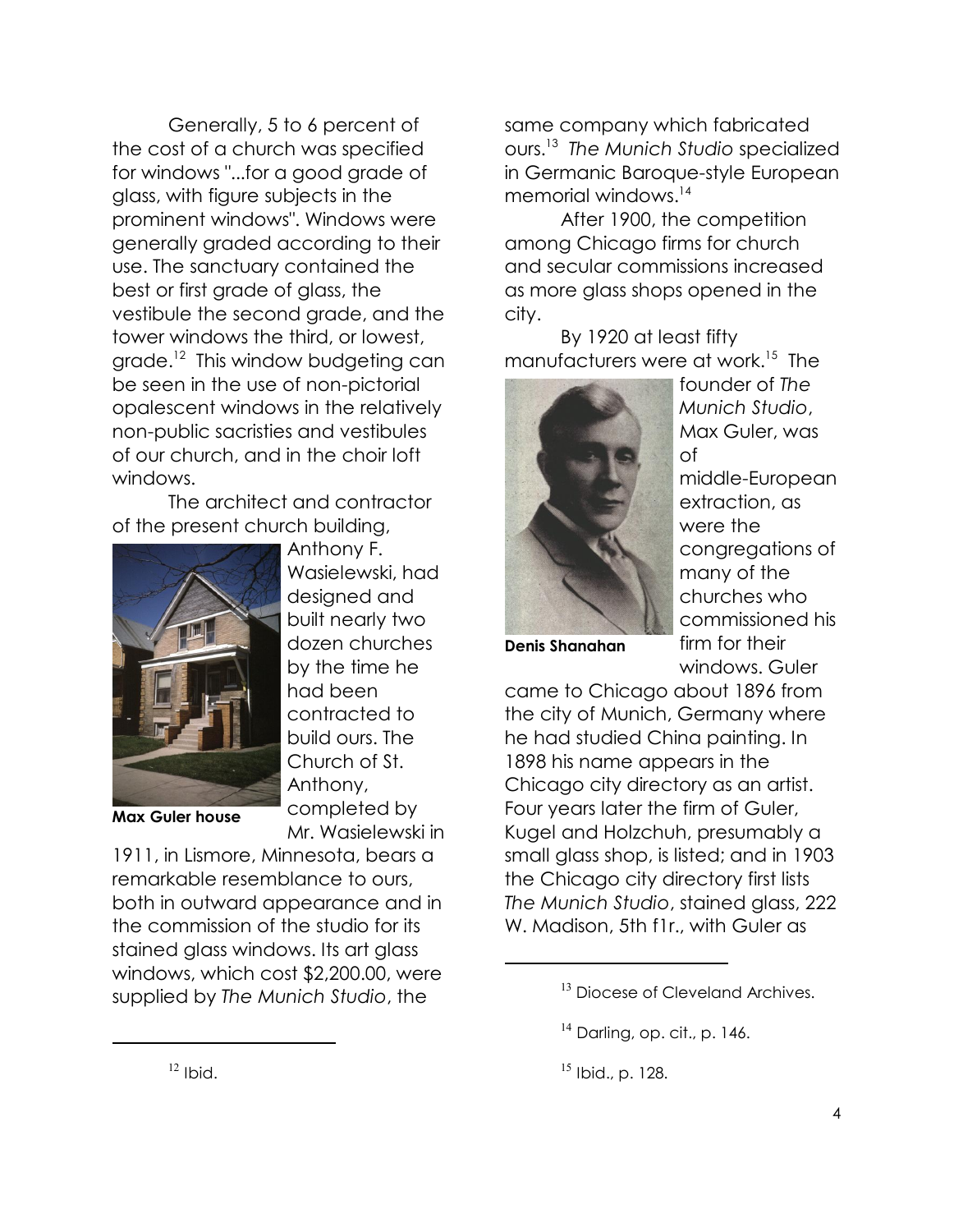president, Denis Shanahan as secretary, and L. Holzchuh as  $t$ reasurer.<sup>16</sup>

Prior to his association with *The Munich Studio*, Holzchuh was an



experienced bookkeeper. Shanahan, later manager, came to *The Munich Studio* with considerable sales experience from another Chicago stained glass

**Sample window**

manufacturer.<sup>17</sup>

Although *The Munich Studio* did make some domestic windows, its business dealt primarily with churches and its advertisements and brochures were directed to the attention of the clergy. No prices were listed and prospective clients were invited to negotiate directly with the management or to write to the satisfied clergymen whose glowing testimonials were featured in catalogs.<sup>18</sup> One of its catalogs, circa 1915, humbly enumerated reasons for its yearly increase in clients:

 $16$  Erne R. and Florence Frueh, "Munich Studio Windows at Chicago's SS. Cyril and Methodius Church," Stained Glass, (Summer, 1979), 110.

 $17$  Ibid.

\* That the work is uniformly good and our dealings with the clergy, fair and honorable.

\* That we give always more rather than less than we agreed to deliver under the contract, on the assumption that a well-satisfied customer is our best asset.

\* That we use in the production of our windows, only imported antique glass, on which is put the very best efforts of competent artists, trained in the techniques of the leading Munich Stained Glass Studios.

\* That we devote every care and attention to make windows that will not fade or be affected by the agencies of time.

\* That we ask a reasonable price for our work.

\* That we send samples and suggestions of suitable subjects for windows, without charge or obligation to purchase, to intending purchasers.<sup>19</sup>

Partial catalog listings from



1910 to 1925 note thirty-two major church installations in Chicago; and ninety-six in out-of-state<br>cities<sup>20</sup>, including

St. Margaret School

<sup>19</sup> Stained Glass Ecclesiastical Art Figure Windows, catalog issued by The Munich Studio, circa 1915.

 $20$  Frueh, op. cit., p. 111.

 $18$  Ibid.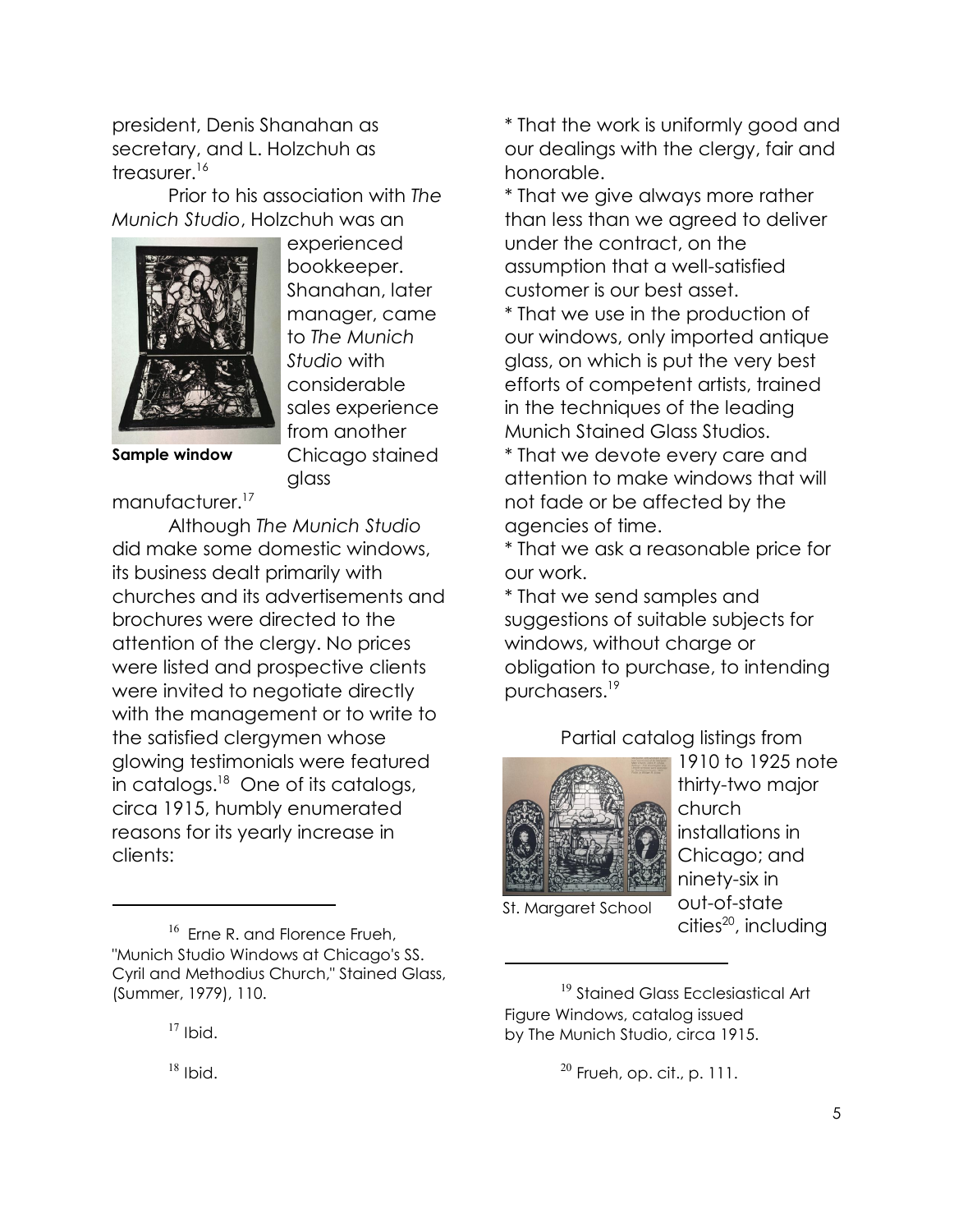Holy Rosary Church here in Cleveland, St. Dominic Church in Columbus, Ohio, St. Joseph Church and St. Mary Church in Tiffin, Ohio and Sacred Heart of Jesus Church in Youngstown, Ohio. The 1915 catalog lists a reference to Reverend M. J. Orzechowski of our parish as well as to Reverend John W. Becha of St. Adalbert in Cleveland, Ohio. A copy of the Articles of Agreement, or contract, between St. Joseph Church in Tiffin, Ohio and *The Munich Studio Company*, as it was formally known, lists the specifications for two windows, design #205, done for the church in 1906. The two windows, "Adoration of the Magi" and "The Annunciation", were to be executed in all imported



antique glass for the stained glass and 1/4" rough plate glass for protection

**St. Lucas Cemetery**

glass. All were to be put in place in the church by June 1, 1906. This following statement quoted from the contract stands in humble testimony to the pride of artistic and technical quality of their windows' "Windows must be better than those put in by *Von Gerichten*<sup>21</sup> in every respect." D. S. Shanahan, secretary and business

manager of the company, signed the contract worth \$750.00 to *The Munich Studio.*<sup>22</sup>

In 1913 the company moved from Madison Street to larger



quarters at 300 West South Water Street (now **Wacker** Drive), and in 1923 to 111

**Mt. Carmel Cemetery**

West Austin

Street (now Hubbard Street), at that time employing over 30 craftsmen, seven doing only glass painting. $^{23}$ 

*The Munich Studio* continued to prosper until 1930 when the Great Depression brought all building to a near standstill. Since it depended primarily upon the construction of new churches for its business, this blow, coupled with the sudden death of Shanahan upon whom Guler relied for all business matters, forced the company's closing.<sup>24</sup> *The Munich Studio* ceased operating in 1932.<sup>25</sup>

After the closing, Guler and several of his key associates went to work for the Drehobl Brothers Art

 $24$  Ibid.

<sup>&</sup>lt;sup>21</sup> The Von Gerichten Art Glass Company was located in Columbus, Ohio.

<sup>&</sup>lt;sup>22</sup> Contract between The Munich Studio Company and St. Joseph Church, Tiffin, Ohio, dated February 24, 1906.

 $23$  Frueh, loc. cit.

 $25$  Darling, op. cit., p. 146.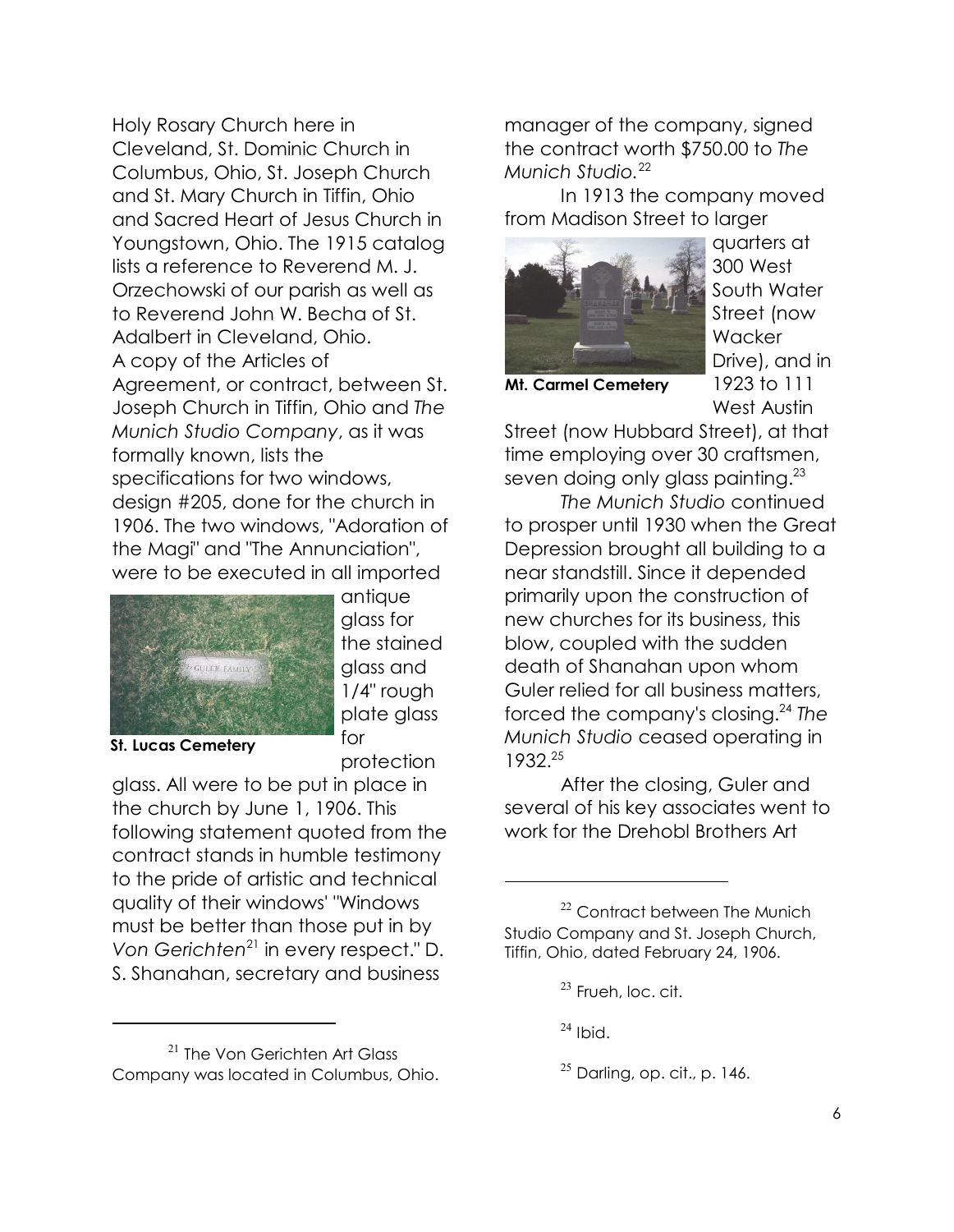Glass Company of Chicago, which not only designed and executed windows, but restored and repaired them as well. Drehobl Brothers is still in operation today under the management of Frank J. Drehobl, Jr., the son of one of the founders.<sup>26</sup>

Mr. Drehobl vividly remembered Guler and his co-workers. Guler was a short, stout man whose greatest enjoyment was



to sit at his drawing board dreaming of new ways to express a **Biblical** event or quotation.<sup>27</sup>

**Guler cartoons**

Guler was able to devote his time to the design and execution of "pictorial windows beautifully grouped in rich, gorgeous colors".<sup>28</sup> He was not only a remarkably gifted artist-designer, but also thorough technician, able to assist in any phase of operation.<sup>29</sup>

Peter Kugel who was associated with Guler since 1902, specialized in portraiture and flesh tinting; Herman Schulze composed landscapes and floral designs and

 $27$  Ibid.

 $29$  Frueh, loc. cit.

was also adept at painting cloth



textures and drapery folds; and George Wieroeder and Joseph Lazar were skilled at cutting, firing and leading glass. All worked as a team to execute Guler's beautiful, meticulous and detailed pencil drawings, opaque water color renderings, and large cartoons drawn in broad, graceful sweeps, examples of which are still in the possession of the Drehobl

**Guler door window**

studio. All lived to an advanced age, drifting one by one into retirement.<sup>30</sup>

According to Drehobl, *The Munich Studio* imported most of its glass from France and Germany. Domestic glass was supplied by several firms in Indiana and West Virginia. Like medieval stained glass, these glasses were painted only with iron oxide and "yellow stain" and  $16$ <sup>26</sup> Frueh, loc. cit.  $16$  fired in ovens.<sup>31</sup>

<sup>&</sup>lt;sup>28</sup> Darling, loc. cit.

 $30$  Ibid.

 $31$  Ibid.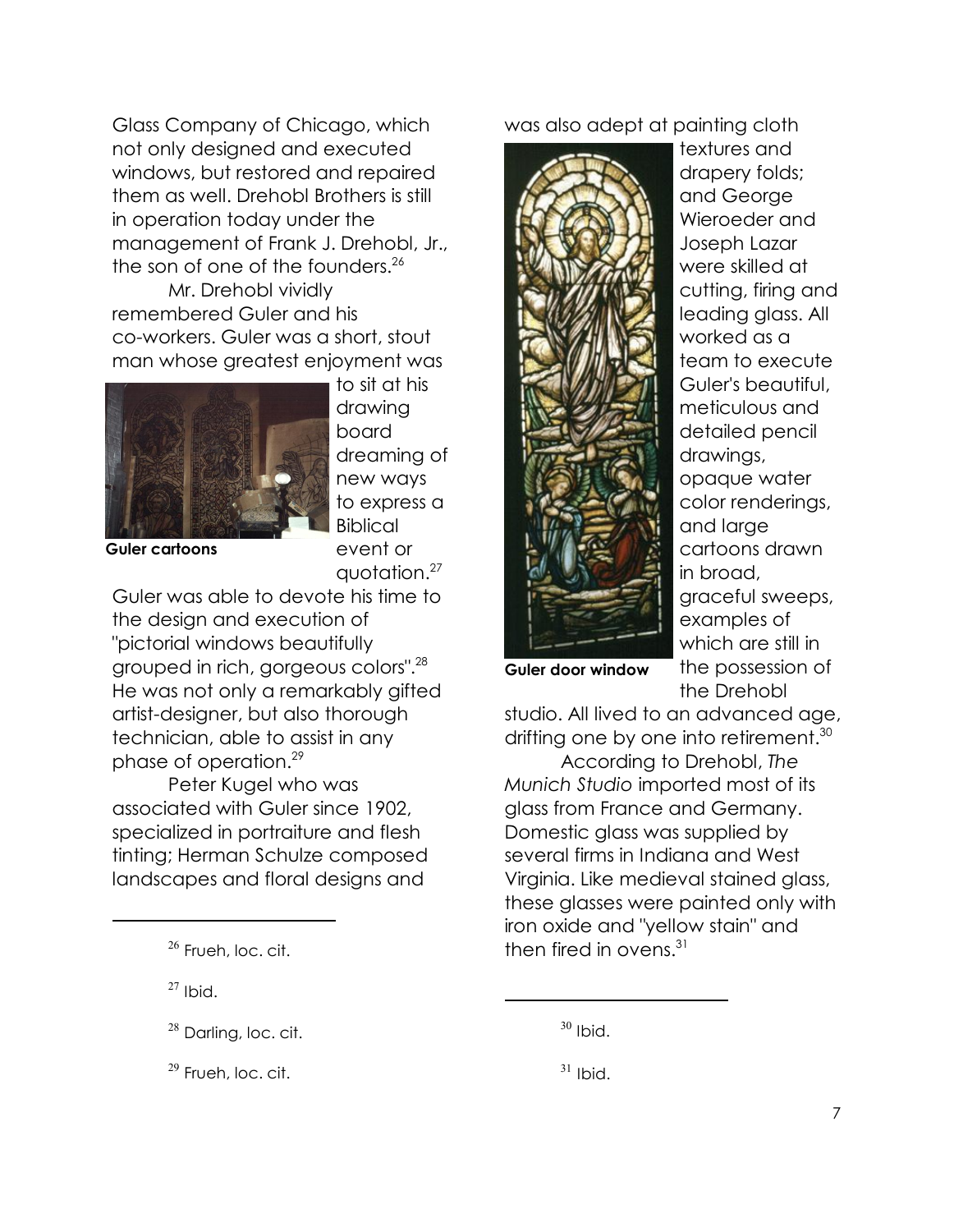While most of *The Munich Studio's* windows depicted traditional biblical themes, a few expressed patriotic or ethnic aspiration, making them unique expressions of their culture and their time. It was not uncommon to find national patron saints or heroes portrayed in stained glass.<sup>32</sup> This is evident in several of our windows. The windows of our church abound with Polish saints and ethnic themes. Each of our windows has at its foot a flowing memorial scroll identifying the sponsor of that window.

Guler's art, which was essentially Baroque, reflects that style's dramatic contrasts of light and shadow, infinite attention to realistic detail, asymmetrically planned groupings of figures, an abundance of architectural forms, and intricate decorative elements. He was also influenced by the etchings of Hieronymus Bosch and the paintings of Bellini, Tintoretto, and Titian, reproductions of whose works he kept in a permanent file to which he frequently turned for inspiration.<sup>33</sup>

Looking at the windows of our church reveals many of the characteristics of windows done by *The Munich Studio*. In the large window to the left of the pulpit we see Christ preaching from a boat. Our eyes are drawn to the central

figure of Christ, not immediately, but secondarily through the vibrantly arresting color of the robed figure with the outstretched arm, pointing to Christ, Who with His outstretched arm, completes the transition. The abundance of small figures on the left is balanced by the imposing presence of Christ and the fishers in the boat. The aura of the setting sun surrounds and intensifies the aura of Christ's halo. Our eyes are again drawn to Christ through the subtly decreasing height of the mountains in the background which reach minimum near the brightest portion of the sky. In a realistic aside, a small child playfully reaches for a bright butterfly in a bush; the color contrast of red on green accentuates the diminutive insect. A richly ornamented arched frame - a favorite Guler device - encompasses the entire composition [in this and in each of the other windows.<sup>34</sup>

Profuse architectural details, almost as important as the central figures themselves, draw the viewer's attention to focal points, $35$  such as the richly ornate gold altar behind the figure of Christ in the Sacred Heart Window; the gold monstrance on this same altar serves to echo Christ in His Eucharistic Presence; the heavy stone arch in the Cyril and Methodius Window substantiates the

<sup>&</sup>lt;sup>32</sup> Darling, loc. cit.

 $33$  Frueh, loc. cit.

<sup>34</sup> Ibid., p. 113.

 $35$  Ibid.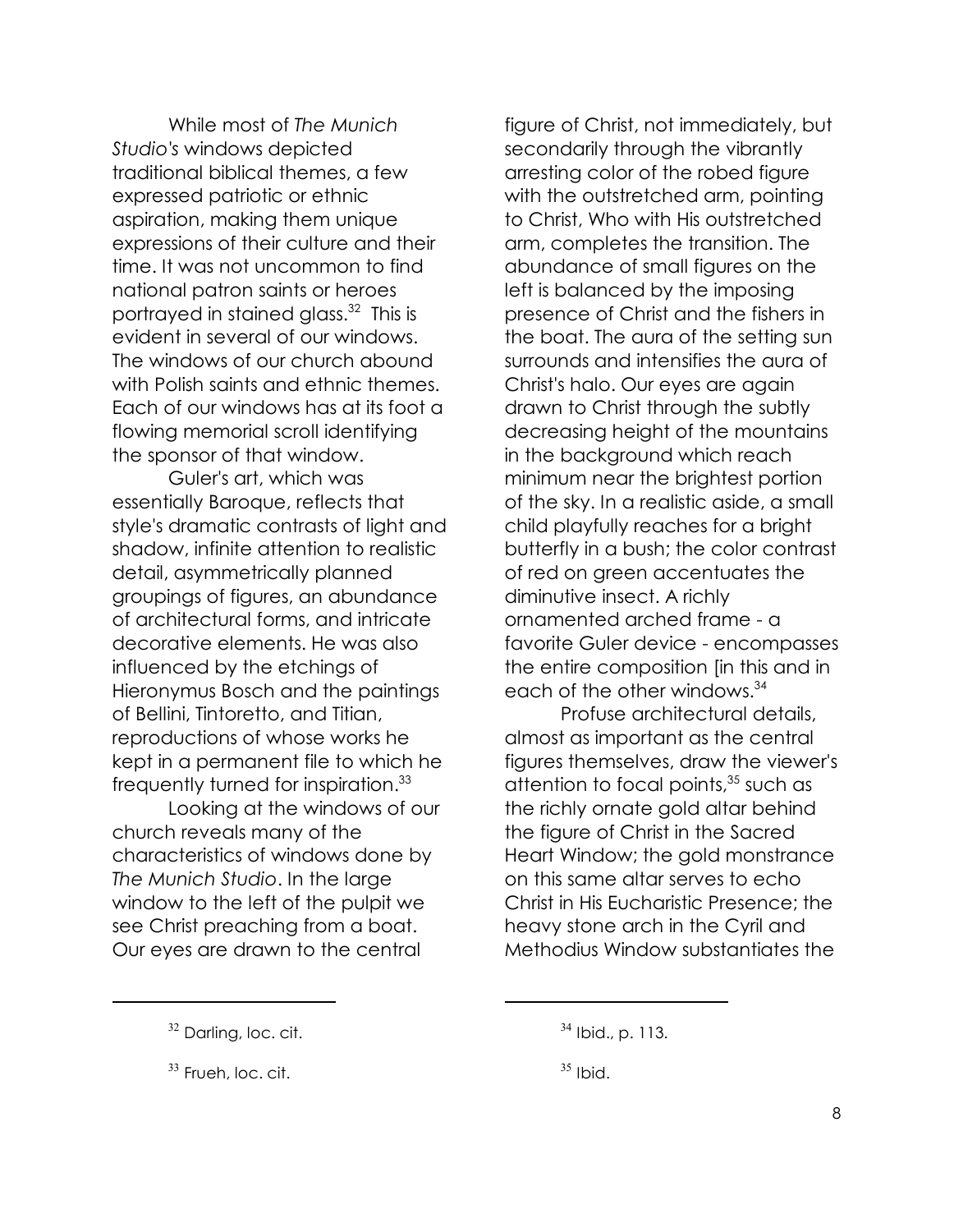theme of these "pillars" of the Slavic people; the heavily detailed stone walls of the chapel in the St. Adalbert Window magnify the presence of St. Adalbert; the substantial mass of the structure in the Holy Family Window bespeaks the fundamentalism of the family unit.

As in many Italian Renaissance and Baroque paintings, a small section of landscape appears through an opening somewhere;<sup>36</sup> in the Poland in Chains Window the city of Warsaw lies across the Vistula River, behind the central figures at the foot of the cross; in the St. Adalbert Window, high upon the rear chapel wall behind the figure of St. Adalbert, we see clear bright blue sky, the light from which shines through his halo; in the Childrens' Offering Window we can see what could be a Polish village in the left background; and in the left sanctuary clerestory window can be seen a small castle or fortification behind the priestly figure. The roses, lilies, irises, and the leaves of palms and other trees and shrubs are realistic and precise.<sup>37</sup>

Facial expressions and costuming often complement each other.<sup>38</sup> Boredom, curiosity, incredulity and wonder mark the

 $38$  Ibid.

countenances of the group of disciples in the Christ Preaching Window; the faces of the children are not even turned toward Christ, they being more intent on playful wading; look at the amazement in the face of the small child reaching for the butterfly. In the Calming of the Storm Window the viewer can almost feel the fear and mortal terror captured in the strained faces of the apostles in the boat. This is a window of contrasts - light and dark, divine peace and natural violence, calm and fear, royalty and commoner. King Boleslaus' slightly bowed head and seated position in the St. Adalbert Window reveal his willful submission of earthly power to Christ's authority symbolized in the proclaiming figure of St. Adalbert, the central figure of the window. This jewel-like window with its strikingly complementary red and green colors is most beautiful in sunlight and contrasts sharply with the Poland in Chains Window to its left, a brooding scene even in bright light. Each of the maidens in the Assumption Window wears a unique emotion on her face - wonder, awe, acceptance, thanksgiving, reverence, adoration, honor, love. They are adorned with gorgeously colored and embroidered robes, almost tactile in execution. The rays of the gloria surrounding Mary point to a wonder hidden from the viewer's gaze, the place of her heavenly Assumption.

Max Guler used some color

 $36$  Ibid.

 $37$  Ibid.